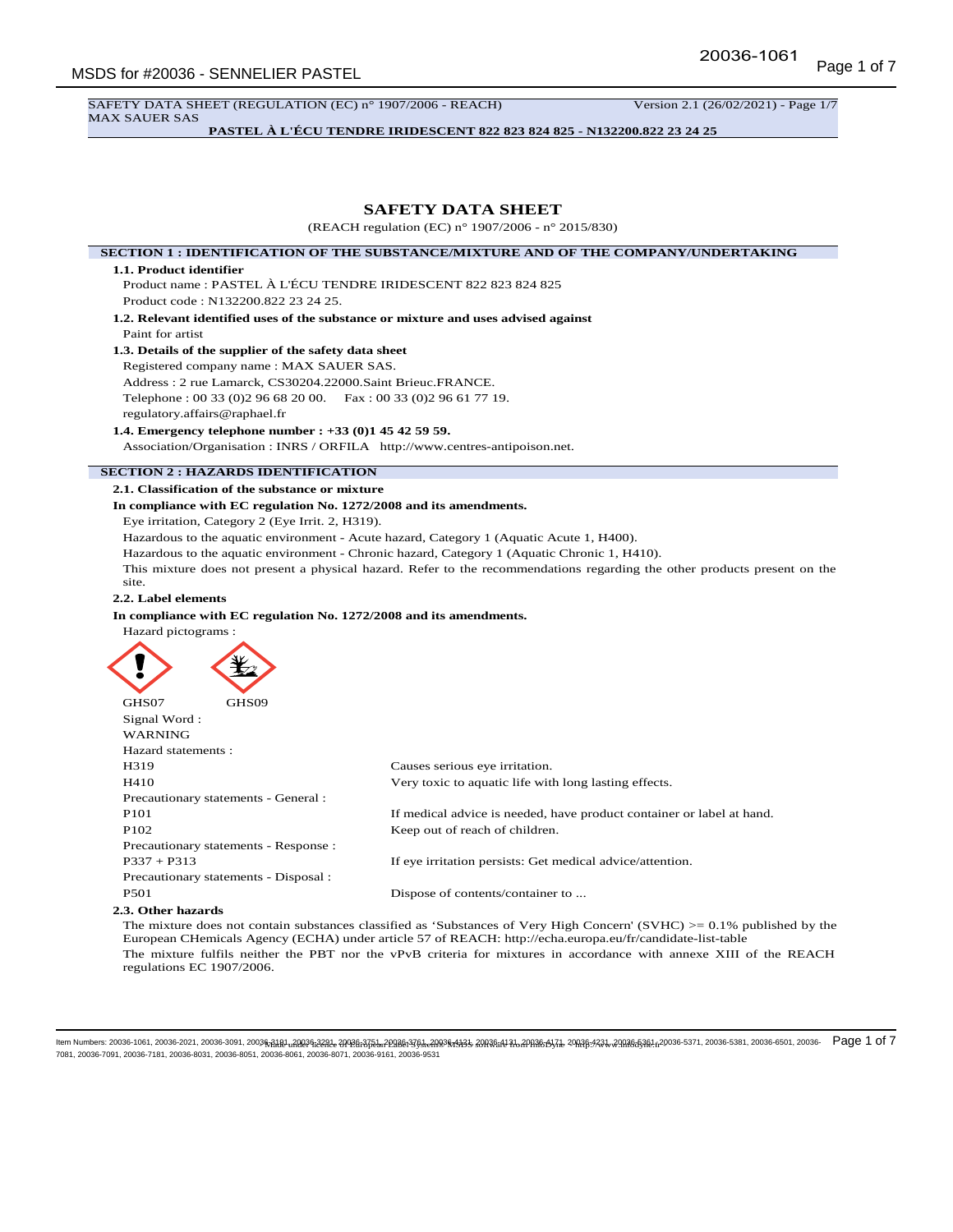# SAFETY DATA SHEET (REGULATION (EC) n° 1907/2006 - REACH) Version 2.1 (26/02/2021) - Page 2/7 MAX SAUER SAS

**PASTEL À L'ÉCU TENDRE IRIDESCENT 822 823 824 825 - N132200.822 23 24 25**

# **SECTION 3 : COMPOSITION/INFORMATION ON INGREDIENTS**

**3.2. Mixtures**

| <b>Composition:</b>                         |                         |                   |                     |
|---------------------------------------------|-------------------------|-------------------|---------------------|
| Identification                              | (EC) 1272/2008          | Note              | $\%$                |
| $ CAS: 7440-50-8$                           | GHS07, GHS09            | $\lceil 1 \rceil$ | $50 \le x \% < 100$ |
| EC: 231-159-6                               | Wng                     |                   |                     |
| REACH: 01-2119467174-37                     | Acute Tox. 4, H302      |                   |                     |
|                                             | Eye Irrit. 2, H319      |                   |                     |
| <b>CUIVRE</b>                               | Aquatic Acute 1, H400   |                   |                     |
|                                             | $M$ Acute = 1           |                   |                     |
|                                             | Aquatic Chronic 1, H410 |                   |                     |
|                                             | $M$ Chronic = 1         |                   |                     |
| INDEX: 030-001-01-9                         | GHS09                   |                   | $10 \le x \% < 25$  |
| CAS: 7440-66-6                              | Wng                     |                   |                     |
| EC: 231-175-3                               | Aquatic Acute 1, H400   |                   |                     |
|                                             | $M$ Acute = 1           |                   |                     |
| <b>ZINC POWDER - ZINC DUST (STABILISED)</b> | Aquatic Chronic 1, H410 |                   |                     |
|                                             | $M$ Chronic = 1         |                   |                     |

(Full text of H-phrases: see section 16)

# **Information on ingredients :**

[1] Substance for which maximum workplace exposure limits are available.

# **SECTION 4 : FIRST AID MEASURES**

As a general rule, in case of doubt or if symptoms persist, always call a doctor.

NEVER induce swallowing by an unconscious person.

#### **4.1. Description of first aid measures**

#### **In the event of splashes or contact with eyes :**

Wash thoroughly with fresh, clean water for 15 minutes holding the eyelids open.

If there is any redness, pain or visual impairment, consult an ophthalmologist.

#### **In the event of splashes or contact with skin :**

Watch out for any remaining product between skin and clothing, watches, shoes, etc.

### **In the event of swallowing :**

Seek medical attention, showing the label.

# **4.2. Most important symptoms and effects, both acute and delayed**

No data available.

**4.3. Indication of any immediate medical attention and special treatment needed** No data available.

# **SECTION 5 : FIREFIGHTING MEASURES**

Non-flammable.

### **5.1. Extinguishing media**

#### **5.2. Special hazards arising from the substance or mixture**

A fire will often produce a thick black smoke. Exposure to decomposition products may be hazardous to health.

Do not breathe in smoke.

In the event of a fire, the following may be formed :

- carbon monoxide (CO)
- carbon dioxide (CO2)

### **5.3. Advice for firefighters**

No data available.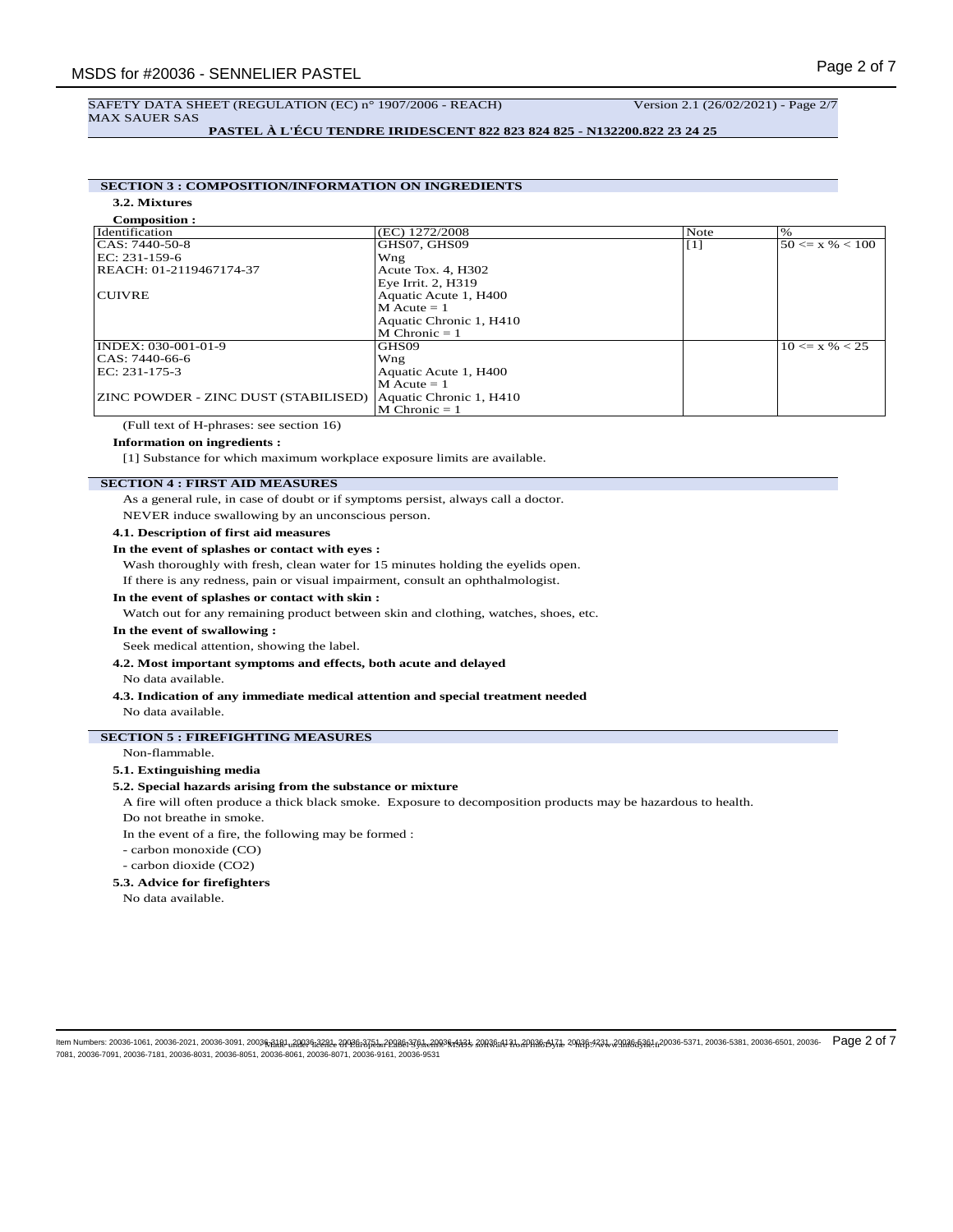#### SAFETY DATA SHEET (REGULATION (EC) n° 1907/2006 - REACH) Version 2.1 (26/02/2021) - Page 3/7 MAX SAUER SAS

### **PASTEL À L'ÉCU TENDRE IRIDESCENT 822 823 824 825 - N132200.822 23 24 25**

# **SECTION 6 : ACCIDENTAL RELEASE MEASURES 6.1. Personal precautions, protective equipment and emergency procedures** Consult the safety measures listed under headings 7 and 8. **For non first aid worker** Avoid any contact with the skin and eyes. **For first aid worker** First aid workers will be equipped with suitable personal protective equipment (See section 8). **6.2. Environmental precautions** Prevent any material from entering drains or waterways. **6.3. Methods and material for containment and cleaning up** Retrieve the product by mechanical means (sweeping/vacuuming) : do not generate dust. **6.4. Reference to other sections** No data available. **SECTION 7 : HANDLING AND STORAGE** Requirements relating to storage premises apply to all facilities where the mixture is handled. **7.1. Precautions for safe handling** Always wash hands after handling. Remove and wash contaminated clothing before re-using. **Fire prevention :** Precautions must be taken to prevent any dust formation at a concentration higher than ignition or explosion concentration or the occupational exposure limits. Use the mixture in premises free of naked flames or other sources of ignition and ensure that electrical equipment is suitably protected. Keep packages tightly closed and away from sources of heat, sparks and naked flames. Prevent access by unauthorised personnel. **Recommended equipment and procedures :** For personal protection, see section 8. Observe precautions stated on label and also industrial safety regulations. Avoid eye contact with this mixture. Packages which have been opened must be reclosed carefully and stored in an upright position. **Prohibited equipment and procedures :** No smoking, eating or drinking in areas where the mixture is used. **7.2. Conditions for safe storage, including any incompatibilities** No data available. **Storage** Keep out of reach of children. Keep well away from all sources of ignition, heat and direct sunlight. **Packaging** Always keep in packaging made of an identical material to the original. **7.3. Specific end use(s)** No data available. **SECTION 8 : EXPOSURE CONTROLS/PERSONAL PROTECTION 8.1. Control parameters Occupational exposure limits :** - ACGIH TLV (American Conference of Governmental Industrial Hygienists, Threshold Limit Values, 2010) : CAS TWA : STEL : Ceiling : Definition : Criteria : 7440-50-8 0.2 mg/m3 - - - -

ltem Numbers: 20036-1061, 20036-2021, 20036-3091, 2003<del>6,AlRU, ARR96,22RL 2/ND8,ATEM 20186,NTAM 2/RAS 20R36,N 20AR6,MTAL 20AR6:423.1.2003645381,n20036-5371, 20036-5381, 20036-5381, 20036-6501, 20036-6501, 20036-6501, 2003</del> 7081, 20036-7091, 20036-7181, 20036-8031, 20036-8051, 20036-8061, 20036-8071, 20036-9161, 20036-9531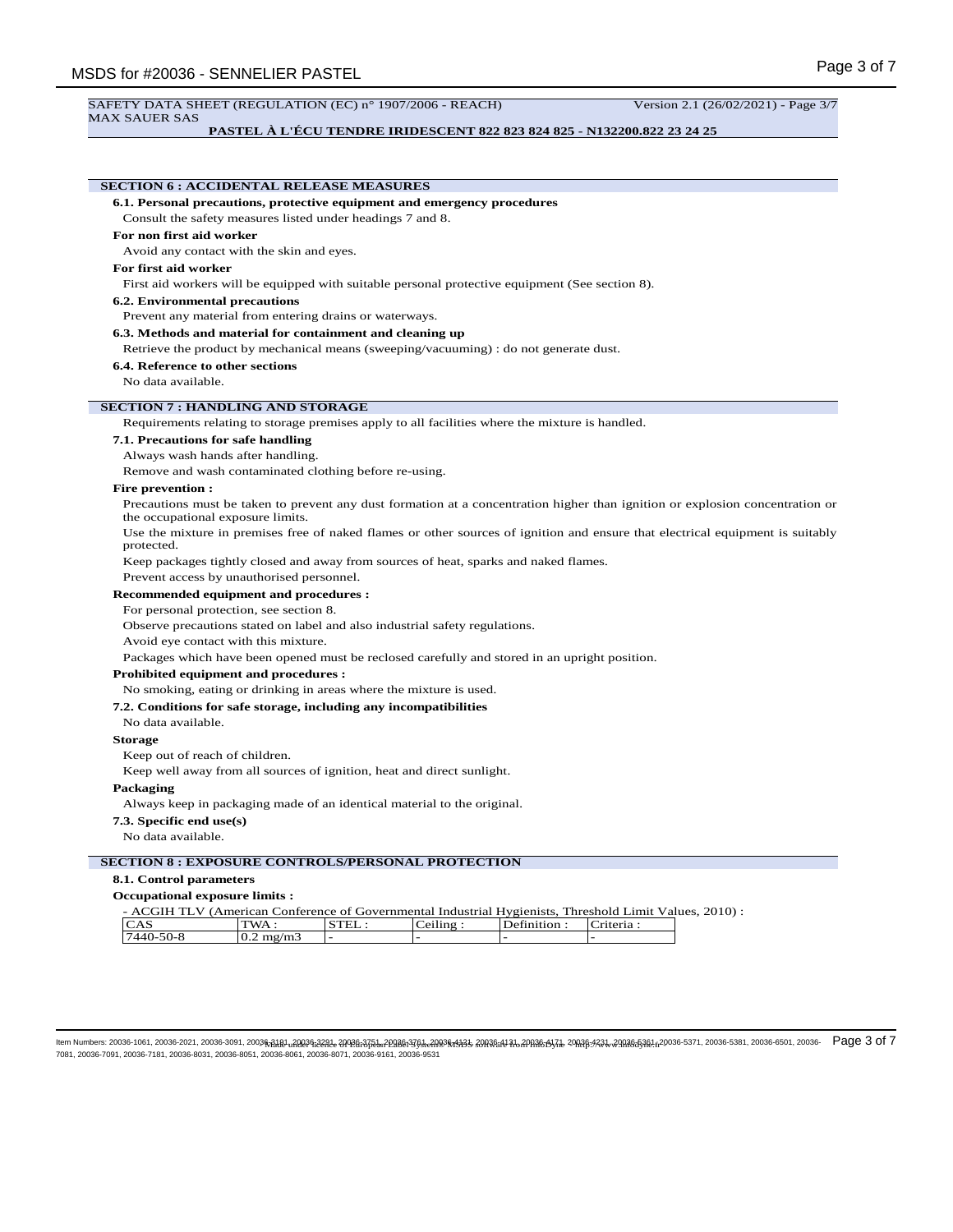SAFETY DATA SHEET (REGULATION (EC) n° 1907/2006 - REACH) Version 2.1 (26/02/2021) - Page 4/7 MAX SAUER SAS

# **PASTEL À L'ÉCU TENDRE IRIDESCENT 822 823 824 825 - N132200.822 23 24 25**

| CAS                                            | - UK / WEL (Workplace exposure limits, EH40/2005, 2011) :<br>TWA:                            | STEL: | Ceiling: | Definition:     | Criteria:                                                                                                                      |  |
|------------------------------------------------|----------------------------------------------------------------------------------------------|-------|----------|-----------------|--------------------------------------------------------------------------------------------------------------------------------|--|
| 7440-50-8                                      | $0.2$ mg/m $3$                                                                               |       |          |                 |                                                                                                                                |  |
| 8.2. Exposure controls                         |                                                                                              |       |          |                 |                                                                                                                                |  |
|                                                | Personal protection measures, such as personal protective equipment                          |       |          |                 |                                                                                                                                |  |
|                                                | Pictogram(s) indicating the obligation of wearing personal protective equipment (PPE) :      |       |          |                 |                                                                                                                                |  |
|                                                |                                                                                              |       |          |                 |                                                                                                                                |  |
|                                                |                                                                                              |       |          |                 |                                                                                                                                |  |
|                                                |                                                                                              |       |          |                 |                                                                                                                                |  |
|                                                | Use personal protective equipment that is clean and has been properly maintained.            |       |          |                 |                                                                                                                                |  |
|                                                | Store personal protective equipment in a clean place, away from the work area.               |       |          |                 |                                                                                                                                |  |
|                                                |                                                                                              |       |          |                 | Never eat, drink or smoke during use. Remove and wash contaminated clothing before re-using. Ensure that there is adequate     |  |
|                                                | ventilation, especially in confined areas.                                                   |       |          |                 |                                                                                                                                |  |
| - Eye / face protection                        |                                                                                              |       |          |                 |                                                                                                                                |  |
| Avoid contact with eyes.                       |                                                                                              |       |          |                 |                                                                                                                                |  |
|                                                |                                                                                              |       |          |                 | Before handling powders or dust emission, wear mask goggles in accordance with standard EN166.                                 |  |
|                                                | Prescription glasses are not considered as protection.                                       |       |          |                 |                                                                                                                                |  |
|                                                | Provide eyewash stations in facilities where the product is handled constantly.              |       |          |                 |                                                                                                                                |  |
| - Hand protection                              |                                                                                              |       |          |                 |                                                                                                                                |  |
|                                                |                                                                                              |       |          |                 | Use suitable protective gloves that are resistant to chemical agents in accordance with standard EN374.                        |  |
|                                                | Gloves must be selected according to the application and duration of use at the workstation. |       |          |                 |                                                                                                                                |  |
|                                                |                                                                                              |       |          |                 | Protective gloves need to be selected according to their suitability for the workstation in question : other chemical products |  |
|                                                |                                                                                              |       |          |                 | that may be handled, necessary physical protections (cutting, pricking, heat protection), level of dexterity required.         |  |
| Recommended properties :                       |                                                                                              |       |          |                 |                                                                                                                                |  |
|                                                | - Impervious gloves in accordance with standard EN374                                        |       |          |                 |                                                                                                                                |  |
| - Body protection                              |                                                                                              |       |          |                 |                                                                                                                                |  |
|                                                | Work clothing worn by personnel shall be laundered regularly.                                |       |          |                 |                                                                                                                                |  |
|                                                | After contact with the product, all parts of the body that have been soiled must be washed.  |       |          |                 |                                                                                                                                |  |
| - Respiratory protection                       |                                                                                              |       |          |                 |                                                                                                                                |  |
| Avoid breathing dust.                          |                                                                                              |       |          |                 |                                                                                                                                |  |
| Type of FFP mask:                              |                                                                                              |       |          |                 |                                                                                                                                |  |
|                                                | Wear a disposable half-mask dust filter in accordance with standard EN149.                   |       |          |                 |                                                                                                                                |  |
|                                                | <b>SECTION 9 : PHYSICAL AND CHEMICAL PROPERTIES</b>                                          |       |          |                 |                                                                                                                                |  |
|                                                | 9.1. Information on basic physical and chemical properties                                   |       |          |                 |                                                                                                                                |  |
| General information:                           |                                                                                              |       |          |                 |                                                                                                                                |  |
| Physical state:                                |                                                                                              |       |          | Powder or dust. |                                                                                                                                |  |
|                                                | Important health, safety and environmental information                                       |       |          |                 |                                                                                                                                |  |
| $pH$ :                                         |                                                                                              |       |          | Not stated.     |                                                                                                                                |  |
|                                                |                                                                                              |       |          | Neutral.        |                                                                                                                                |  |
| Boiling point/boiling range:                   |                                                                                              |       |          | Not specified.  |                                                                                                                                |  |
| Flash point interval :                         |                                                                                              |       |          | Not relevant.   |                                                                                                                                |  |
| Not relevant.<br>Vapour pressure (50°C) :      |                                                                                              |       |          |                 |                                                                                                                                |  |
| Density:<br>>1                                 |                                                                                              |       |          |                 |                                                                                                                                |  |
| Water solubility:<br>Insoluble.                |                                                                                              |       |          |                 |                                                                                                                                |  |
| Melting point/melting range:<br>Not specified. |                                                                                              |       |          |                 |                                                                                                                                |  |
| Self-ignition temperature :<br>Not specified.  |                                                                                              |       |          |                 |                                                                                                                                |  |
|                                                | Decomposition point/decomposition range :                                                    |       |          | Not specified.  |                                                                                                                                |  |
| 9.2. Other information                         |                                                                                              |       |          |                 |                                                                                                                                |  |
|                                                | No data available.                                                                           |       |          |                 |                                                                                                                                |  |

ltem Numbers: 20036-1061, 20036-2021, 20036-3091, 2003<del>6,AlRU, ARRIG:22RL 2/NDB:37EL, 2</del>0986;376, 2.ARD\$ \$45,898,368,484,47AR& \$45,200,20,485,47A 20036-5371, 20036-5381, 20036-5381, 20036-6501, 20036-6501, 20036-6501, 200 7081, 20036-7091, 20036-7181, 20036-8031, 20036-8051, 20036-8061, 20036-8071, 20036-9161, 20036-9531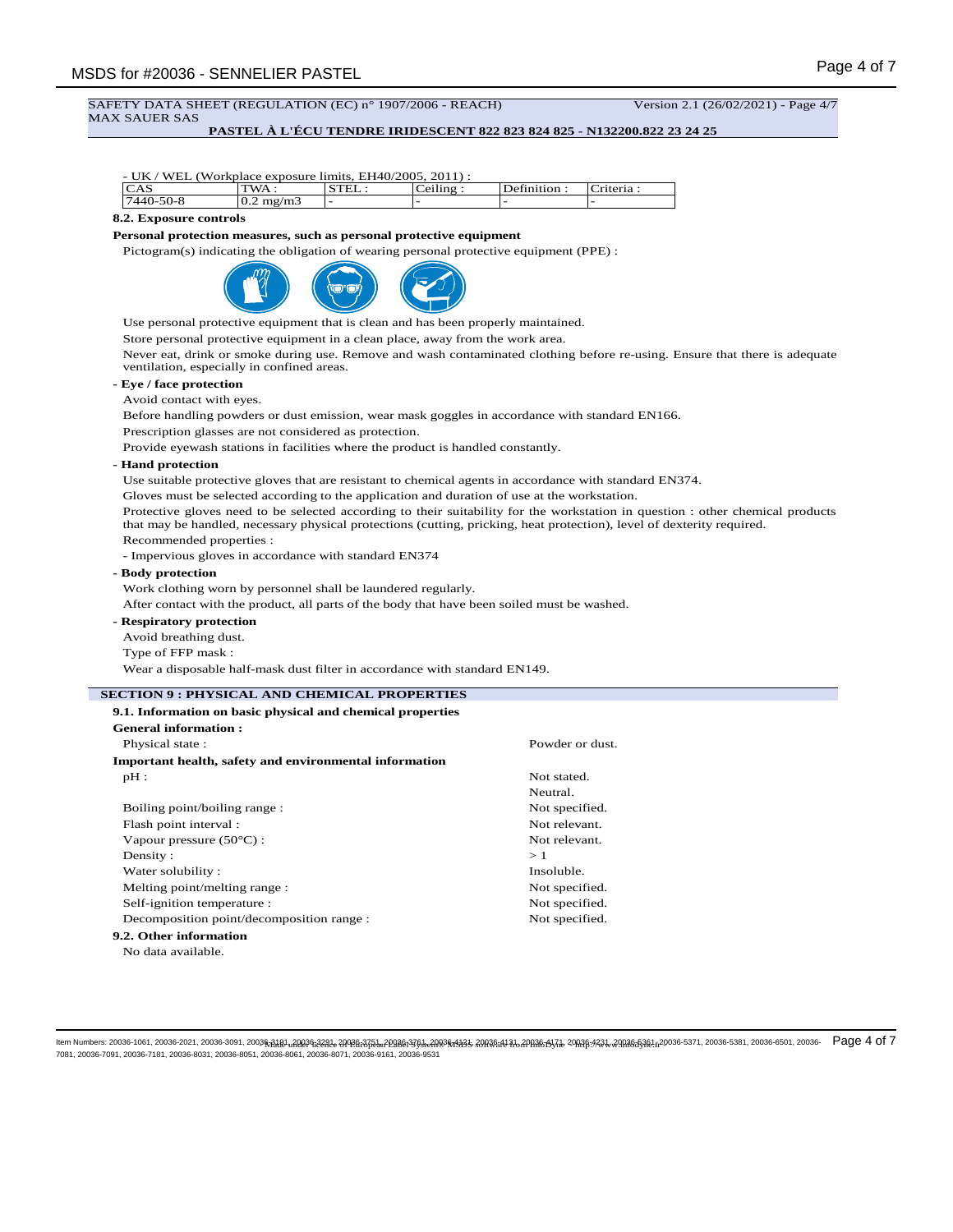#### SAFETY DATA SHEET (REGULATION (EC) n° 1907/2006 - REACH) Version 2.1 (26/02/2021) - Page 5/7 MAX SAUER SAS

# **PASTEL À L'ÉCU TENDRE IRIDESCENT 822 823 824 825 - N132200.822 23 24 25**

# **SECTION 10 : STABILITY AND REACTIVITY**

**10.1. Reactivity**

## No data available.

# **10.2. Chemical stability**

This mixture is stable under the recommended handling and storage conditions in section 7.

### **10.3. Possibility of hazardous reactions**

When exposed to high temperatures, the mixture can release hazardous decomposition products, such as carbon monoxide and dioxide, fumes and nitrogen oxide.

#### **10.4. Conditions to avoid**

Avoid :

- formation of dusts

Dusts can form an explosive mixture with air.

**10.5. Incompatible materials**

#### No data available.

### **10.6. Hazardous decomposition products**

The thermal decomposition may release/form :

- carbon monoxide (CO)
- carbon dioxide (CO2)

### **SECTION 11 : TOXICOLOGICAL INFORMATION**

#### **11.1. Information on toxicological effects**

May have reversible effects on the eyes, such as eye irritation which is totally reversible by the end of observation at 21 days. Powdered paints may cause local skin irritation, in folds in the skin or on contact with tight clothing (too tight fitting)

#### **11.1.1. Substances**

No toxicological data available for the substances.

#### **11.1.2. Mixture**

**Acute toxicity :**

No observed effect.  $2,000 <$  LD50  $\lt = 5000$  mg/kg

# **SECTION 12 : ECOLOGICAL INFORMATION**

Very toxic to aquatic life with long lasting effects.

The product must not be allowed to run into drains or waterways.

### **12.1. Toxicity**

#### **12.1.2. Mixtures**

No aquatic toxicity data available for the mixture.

- **12.2. Persistence and degradability**
- No data available.
- **12.3. Bioaccumulative potential**
- No data available.

# **12.4. Mobility in soil**

No data available.

**12.5. Results of PBT and vPvB assessment** No data available.

# **12.6. Other adverse effects**

No data available.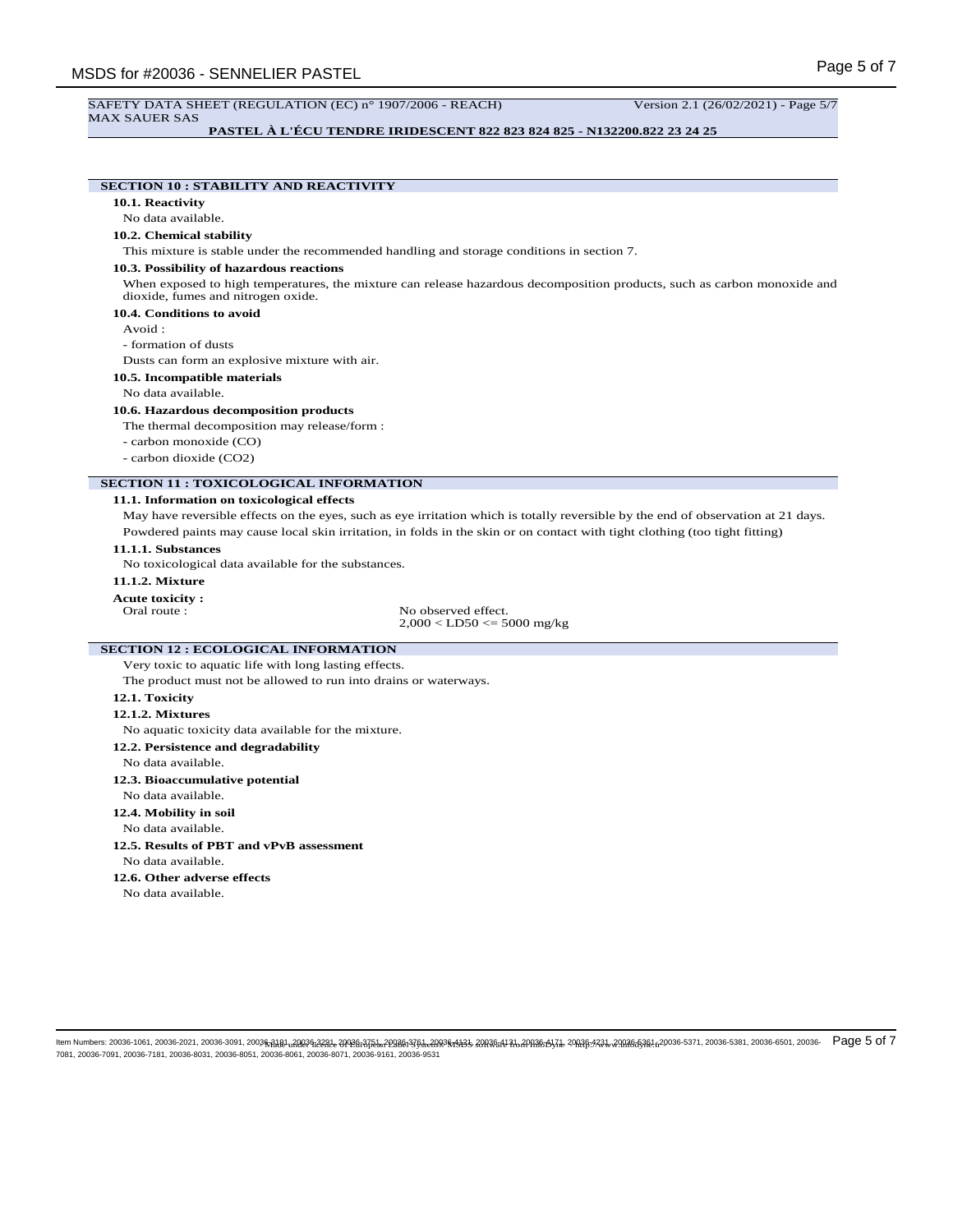#### SAFETY DATA SHEET (REGULATION (EC) n° 1907/2006 - REACH) Version 2.1 (26/02/2021) - Page 6/7 MAX SAUER SAS

#### **PASTEL À L'ÉCU TENDRE IRIDESCENT 822 823 824 825 - N132200.822 23 24 25**

**German regulations concerning the classification of hazards for water (WGK, AwSV vom 18/04/2017, KBws) :** Nicht wassergefährdend : Not hazardous for water.

#### **SECTION 13 : DISPOSAL CONSIDERATIONS**

Proper waste management of the mixture and/or its container must be determined in accordance with Directive 2008/98/EC.

#### **13.1. Waste treatment methods**

Do not pour into drains or waterways.

### **Waste :**

Waste management is carried out without endangering human health, without harming the environment and, in particular without risk to water, air, soil, plants or animals.

Recycle or dispose of waste in compliance with current legislation, preferably via a certified collector or company.

Do not contaminate the ground or water with waste, do not dispose of waste into the environment.

#### **Soiled packaging :**

Empty container completely. Keep label(s) on container.

Give to a certified disposal contractor.

# **SECTION 14 : TRANSPORT INFORMATION**

Transport product in compliance with provisions of the ADR for road, RID for rail, IMDG for sea and ICAO/IATA for air transport (ADR 2019 - IMDG 2018 - ICAO/IATA 2020).

# **14.1. UN number**

3077

# **14.2. UN proper shipping name**

UN3077=ENVIRONMENTALLY HAZARDOUS SUBSTANCE, SOLID, N.O.S. (cuivre)

**14.3. Transport hazard class(es)**





9

### **14.4. Packing group**

III

### **14.5. Environmental hazards**

- Environmentally hazardous material :



**14.6. Special precautions for user**

| <b>ADR/RID</b> | Class        | Code              | Pack gr. | Label          | Ident.     | LO                                                                        | Provis.     | EO         | Cat.        | Tunnel |
|----------------|--------------|-------------------|----------|----------------|------------|---------------------------------------------------------------------------|-------------|------------|-------------|--------|
|                |              | M <sub>7</sub>    | Ш        | 9              | 90         | $5$ kg                                                                    | 274 335 375 | E1         |             |        |
|                |              |                   |          |                |            |                                                                           | 601         |            |             |        |
|                |              |                   |          |                |            | Not subject to this regulation if $Q \le 51/5$ kg (ADR 3.3.1 - DS 375)    |             |            |             |        |
|                |              |                   |          |                |            |                                                                           |             |            |             |        |
| <b>IMDG</b>    | <b>Class</b> | $2^{\circ}$ Label | Pack gr. | LO             | <b>EMS</b> | Provis.                                                                   | EQ          | Stowage    | Segregation |        |
|                |              |                   |          |                |            |                                                                           |             | Handling   |             |        |
|                |              |                   | Ш        | $5 \text{ kg}$ | $F-A. S-F$ | 274 335 966                                                               | lE1         | Category A |             |        |
|                |              |                   |          |                |            | 967 969                                                                   |             | SW23       |             |        |
|                |              |                   |          |                |            | Not subject to this regulation if $Q \le 51/5$ kg (IMDG 3.3.1 - 2.10.2.7) |             |            |             |        |
|                |              |                   |          |                |            |                                                                           |             |            |             |        |
| <b>IATA</b>    | <b>Class</b> | $2^{\circ}$ Label | Pack gr. | Passager       | Passager   | Cargo                                                                     | Cargo       | note       | EO          |        |
|                |              |                   |          |                |            |                                                                           |             |            |             |        |

ltem Numbers: 20036-1061, 20036-2021, 20036-3091, 2003<del>6,AlRU, ARR96,22RL 2/ND8,ATEM 20186,NTAM 2/RAS 20R36,N 20AR6,MTAL 20AR6:423.1.2003645381,n20036-5371, 20036-5381, 20036-5381, 20036-6501, 20036-6501, 20036-691, 20036</del> 7081, 20036-7091, 20036-7181, 20036-8031, 20036-8051, 20036-8061, 20036-8071, 20036-9161, 20036-9531